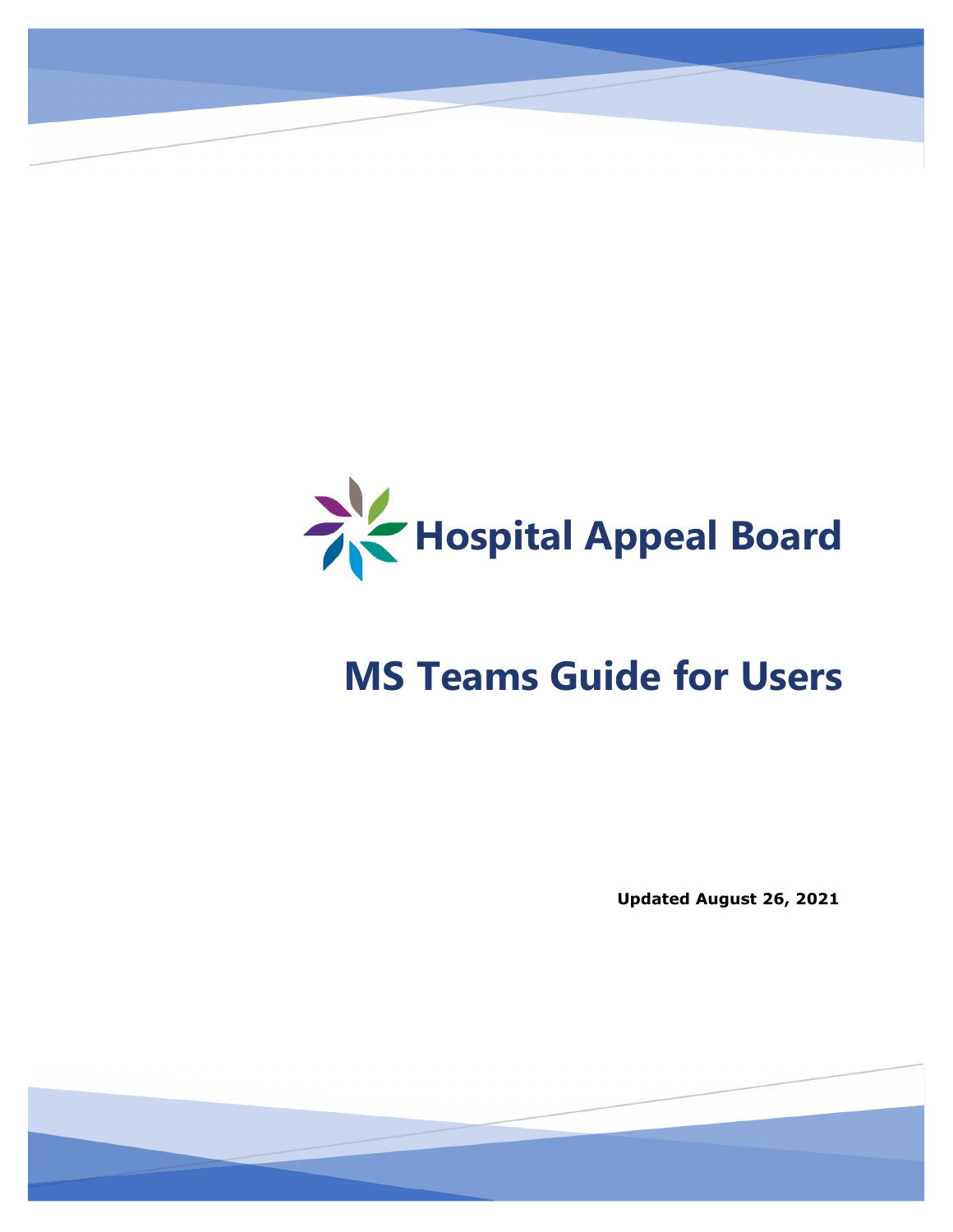

### **Forward**

This guide is intended for those who participate in electronic hearings before the Hospital Appeal Board (the "Board"). These hearings are held via Microsoft Teams ("MS Teams"). Underlined, blue text contains hyperlinks that, when used, will open a page in a web browser and bring the user to an online resource. If you are unable to access those resources or have other difficulties using this guide, please contact the Board office at (250) 387-3464 for assistance. You can also email: [hab@gov.bc.ca.](mailto:hab@gov.bc.ca)

We will be happy to assist you to help ensure that your upcoming electronic hearing is as accessible and as convenient as possible.

### **Note on Privacy**

There are inherent risks involved with all electronic communications. The Board cannot confirm the security of information sent via cellular or broadband networks, particularly via unsecured wireless networks. Furthermore, while the Board prohibits the recording of hearings other than by the panel and/or a designated court recorder, it is impossible for the Board to confirm and enforce, in real time, that no unauthorized recording is being done.

MS Teams uses identifying information of those participating in the hearing, such as email information and/or Internet Protocol (or "IP") addresses, which will be stored on Microsoft servers housed entirely in Canada. This information may be retained after the hearing is concluded. Please check the terms of service provided by MS Teams for more information on the privacy offered by MS Teams.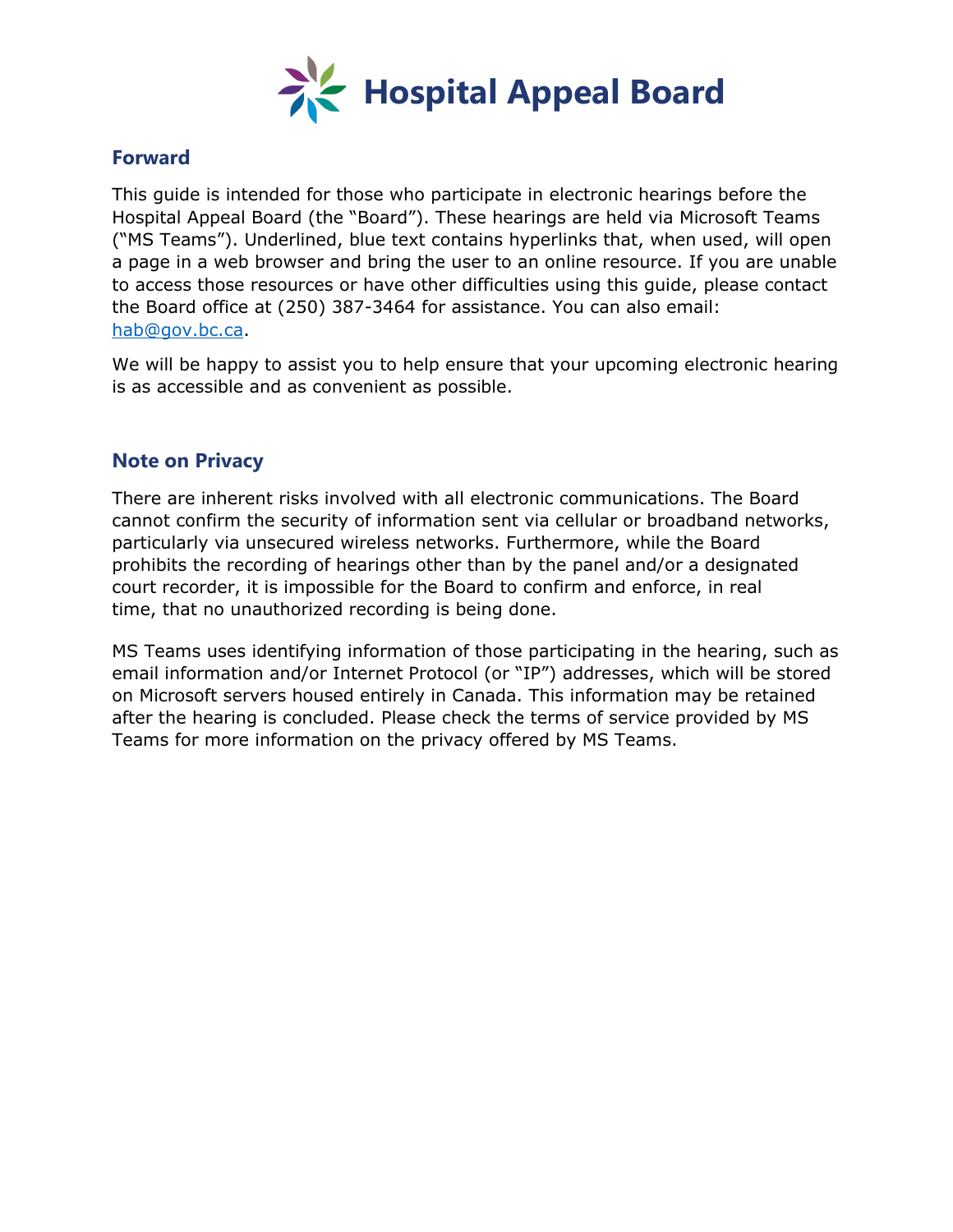

## **Table of Contents**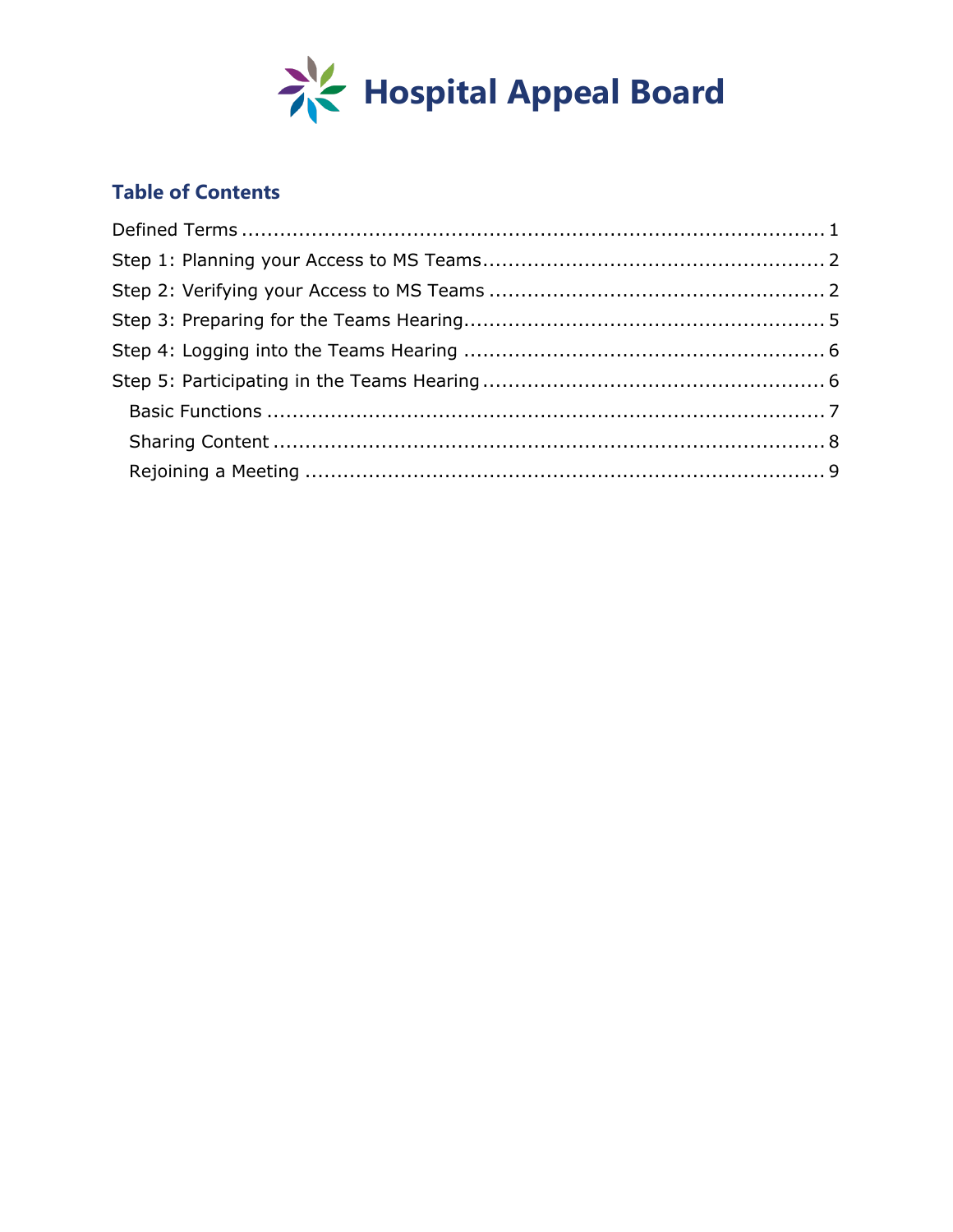

# **Defined Terms**

<span id="page-3-0"></span>There are a few defined terms that will be used throughout this guide:

- **Board:** The Hospital Appeal Board.
- **Panel:** Members of the Board tasked with running the electronic hearing, resolving procedural disputes, and deciding the appeal.
- **Moderator:** A staff member from the Board or a Panel member appointed to handle technical aspects of the hearing. If a staff member is the assigned Moderator, they are not involved in the decisionmaking process.
- **Party:** Any person (including corporations and societies) defined by the Board as a party or intervener to the appeal.
- **Representative:** Any person (often a lawyer) that is speaking to the Board on behalf of a party in the appeal.
- **Recorder:** The designated court recorder for the hearing, who administers affirmations to witnesses, marks exhibits, and creates and maintains the record of evidence produced at the electronic hearing.
- <span id="page-3-1"></span>**User:** Any person that might use any of the MS Teams functions, including the Panel, Moderator, Parties, Representatives, and witnesses.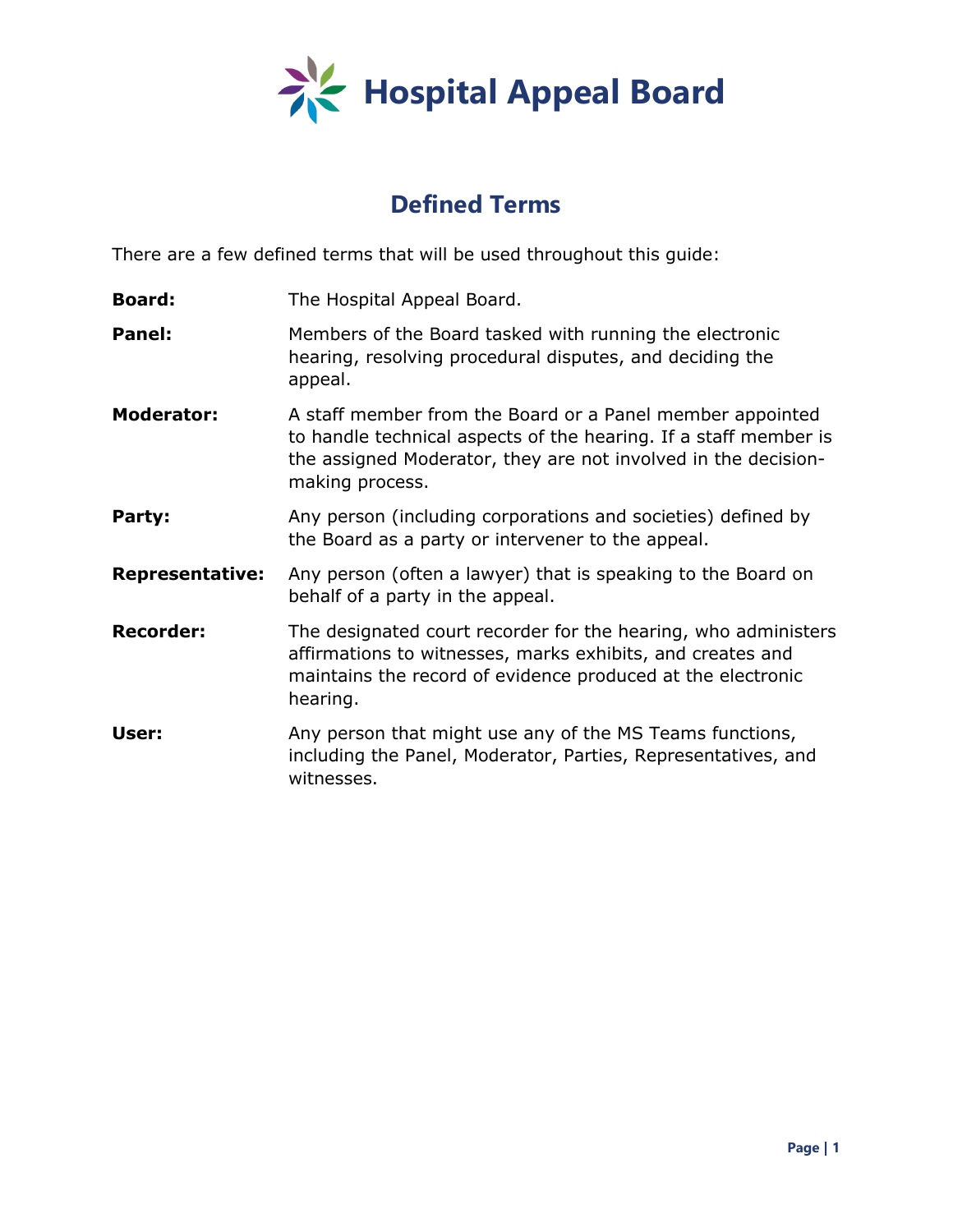# **Step 1: Planning your Access to MS Teams**

By now, a decision has been made to use MS Teams to hold an electronic (videoconference) hearing for the appeal you are involved in. The first thing you need to do is decide how you will access MS Teams.

To access MS Teams, you will need:

- a desktop computer (preferred), tablet or smart phone, with:
	- o a working camera,
	- o microphone, and
	- $\circ$  speaker (or alternatively, a headset with microphone and speakers);
- access to a stable, private Internet connection (preferably ethernet); and
- software with which to run MS Teams (the MS Teams App or if you plan to join without downloading the app, a reasonably recently updated version of Microsoft Edge or Google Chrome).

To join MS Teams, you can use the Web Portal via Microsoft Edge or Google Chrome, or you can log in using the MS Teams App, in which case you will need to set up a Microsoft Account and install the MS Teams App on your device.

The installed MS Teams App will provide the best, most consistent experience. Some functions may not be available if you access MS Teams through a Web Portal.

<span id="page-4-0"></span>To set up MS Teams, click [here.](https://www.microsoft.com/en-ca/microsoft-365/microsoft-teams/download-app#desktopAppDownloadregion)

## **Step 2: Verifying your Access to MS Teams**

Once you have decided how you want to access MS Teams for the electronic hearing, the next step is to make sure that you will be able to access MS Teams and join the electronic hearing. While the designated contact person at the Board will reach out to you to arrange a test (see Step 3), you can also check this on your own.

The Board will provide the Parties and their Representatives with a Notice of Hearing, setting out the date(s), time(s) and link(s) for the electronic hearing, well in advance. Parties and/or Representatives will need to provide the information contained in the Notice of Hearing to the Users they wish to attend, including witnesses. It is important that all Users keep the link(s). To test MS Teams on your device, click on the link in the Notice of Hearing. If you have not used MS Teams before, you should do this test well in advance of the scheduled hearing.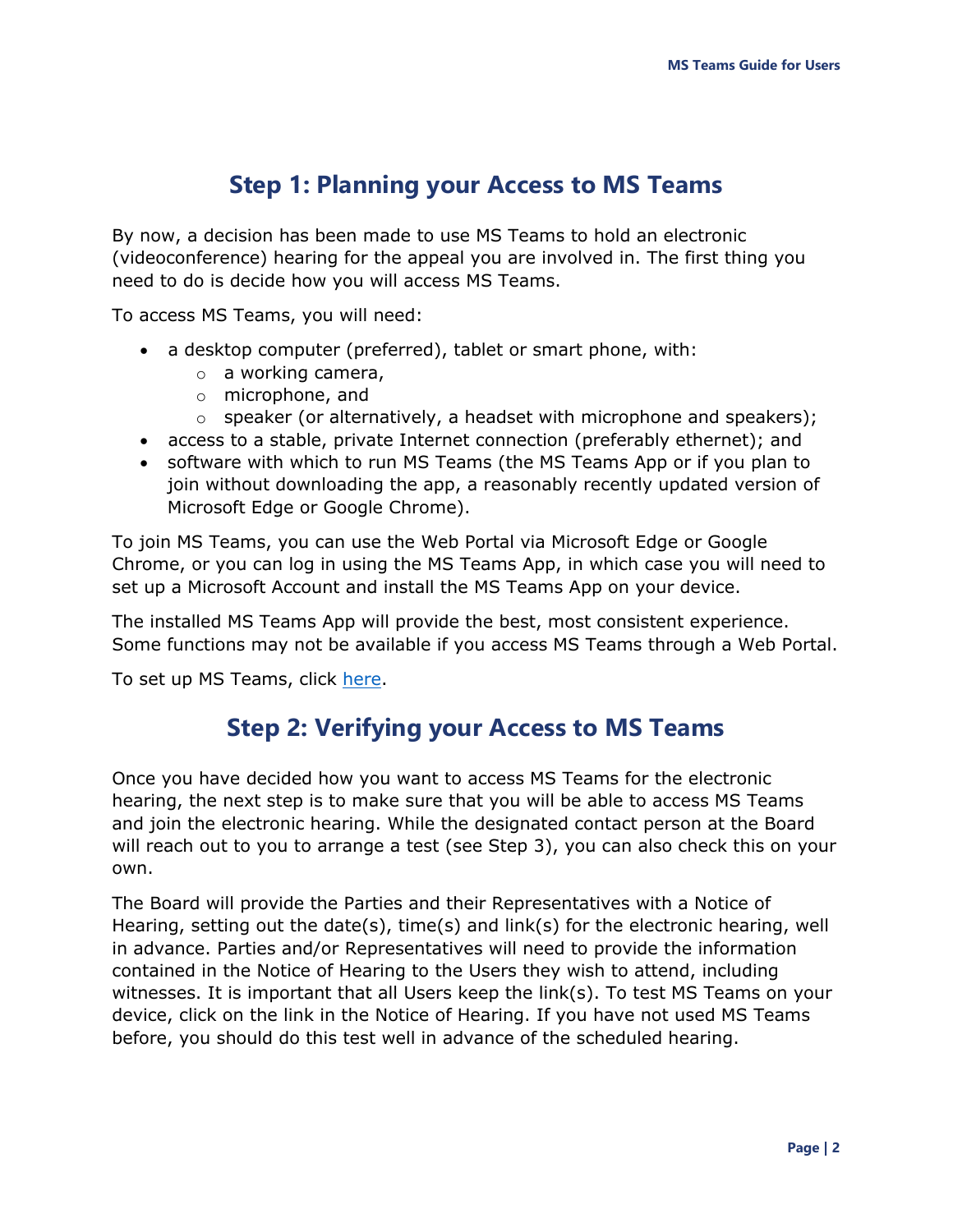The link will look something like this:

## Microsoft Teams meeting **Join on your computer or mobile app [Click here to join the meeting](https://teams.microsoft.com/l/meetup-join/19%3ameeting_ZWQzOTg2M2UtNWI5NS00Nzc3LTg0OTAtNDI0OGVlOGYyYzNk%40thread.v2/0?context=%7b%22Tid%22%3a%2208c2dc92-5410-4817-9189-94dbd6b04233%22%2c%22Oid%22%3a%22fc1d378b-3eb4-4a61-887f-7f541db433bf%22%7d)**

When you select "Click here to join the meeting", a window will appear prompting you to join the meeting using the MS Teams App or through the Web Portal. If you do not have the MS Teams App installed on your device, the website will prompt you to download the MS Teams App or use the Web Portal. You will see a screen that looks something like this:



If you have installed the MS Teams App, you will be directed to the App or to a sign-in page. To sign in, enter the email address and password associated with your Microsoft Account and click "Sign In".

If you are joining through the Web Portal, you will be prompted to enter your name. Enter your full name (first and last) and press "Join now". You will see a screen that looks something like below: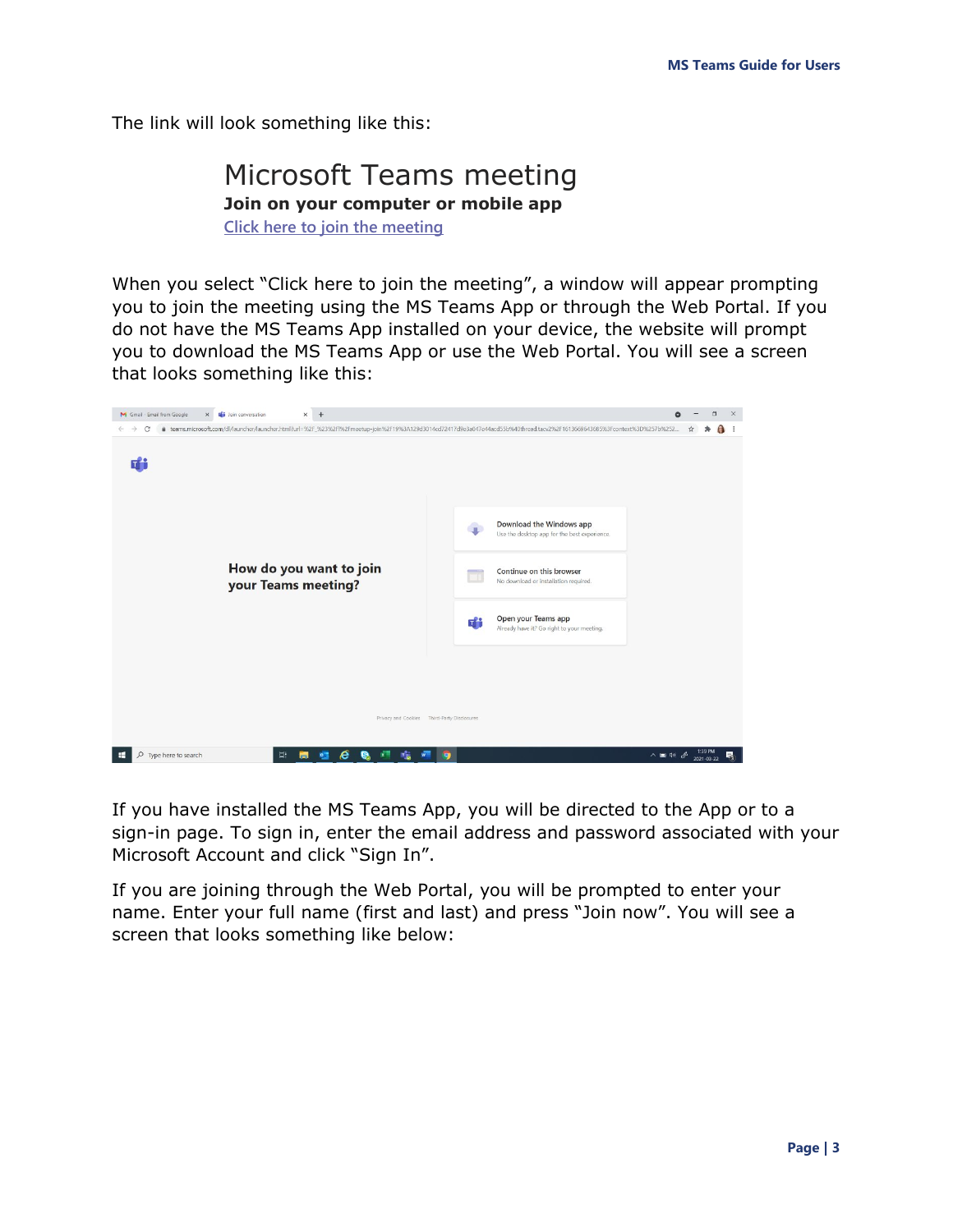

You will be placed into a virtual lobby (waiting room) until the Moderator admits you to the hearing. You will see a screen that looks something like below:



Once you receive a message that you will be let into the meeting once it starts (See picture above) you have successfully completed testing your access to MS Teams and to the hearing. If you are unable to connect or have questions about using MS Teams, contact the Board for assistance.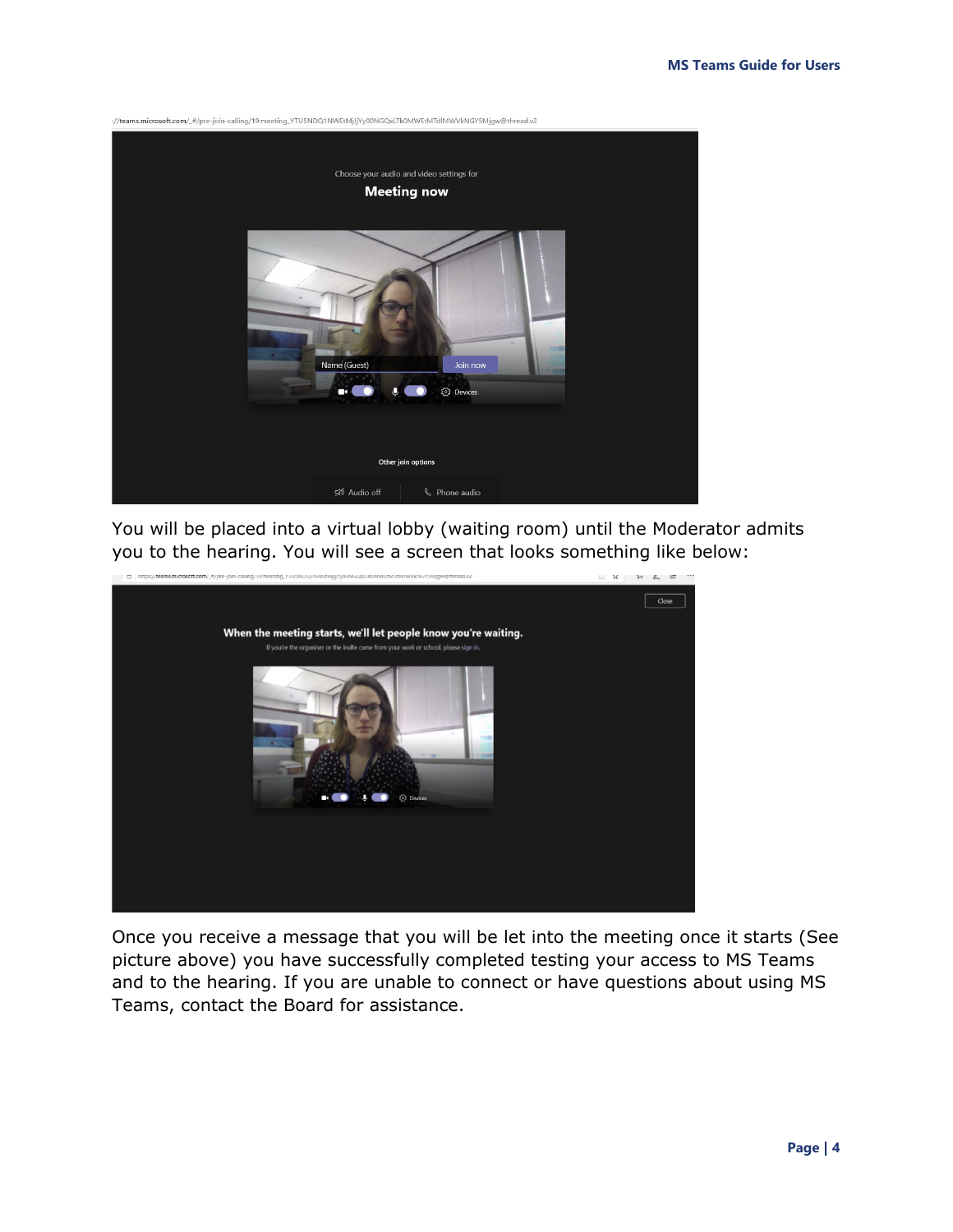## **Step 3: Preparing for the Teams Hearing**

<span id="page-7-0"></span>The Board will reach out to Users in the weeks leading up to the hearing to conduct MS Teams testing using the link for the hearing. This is to familiarize everyone with MS Teams, to ensure there are no technical issues, and to give everyone a chance to try the features that may be used in the electronic hearing.

To get the most out of the test, try to prepare your setup as closely as possible to what you will have during the electronic hearing. Here are things to do to prepare yourself for the best experience possible using MS Teams:

| <b>Technology</b><br><b>Preparation:</b> | Make sure all devices (laptops, accessories, etc.) are fully<br>charged and plugged in.<br>To avoid feedback, ensure any devices logged into MS<br>Teams are not placed close together.<br>If possible, connect your computer to your router using a<br>hard wire.<br>Ensure you have a strong connection to the Internet<br>network (see Step 1) and close all applications/programs<br>you will not need.<br>Adjust your camera to show your head and shoulders.<br>Use headphones/a headset if available for improved<br>$\bullet$<br>sound.                                                                                                                                                                            |
|------------------------------------------|----------------------------------------------------------------------------------------------------------------------------------------------------------------------------------------------------------------------------------------------------------------------------------------------------------------------------------------------------------------------------------------------------------------------------------------------------------------------------------------------------------------------------------------------------------------------------------------------------------------------------------------------------------------------------------------------------------------------------|
| <b>Room Preparation:</b>                 | Ensure the background is neutral and not distracting, and<br>$\bullet$<br>something that you are comfortable having others see.<br>Note that virtual backgrounds are not permitted during<br>the hearing.<br>Check that the room is quiet, and will remain so during<br>the hearing, as much as possible.<br>Make sure you can be alone in the room throughout the<br>scheduled hearing. Place a sign on the door if necessary,<br>to remind others in your home that you need privacy.<br>Check that the lighting is adequate to clearly show your<br>$\bullet$<br>face on camera. Try not to sit in front of a window<br>(backlighting).<br>Verify that you will have access to enough power outlets<br>for all devices. |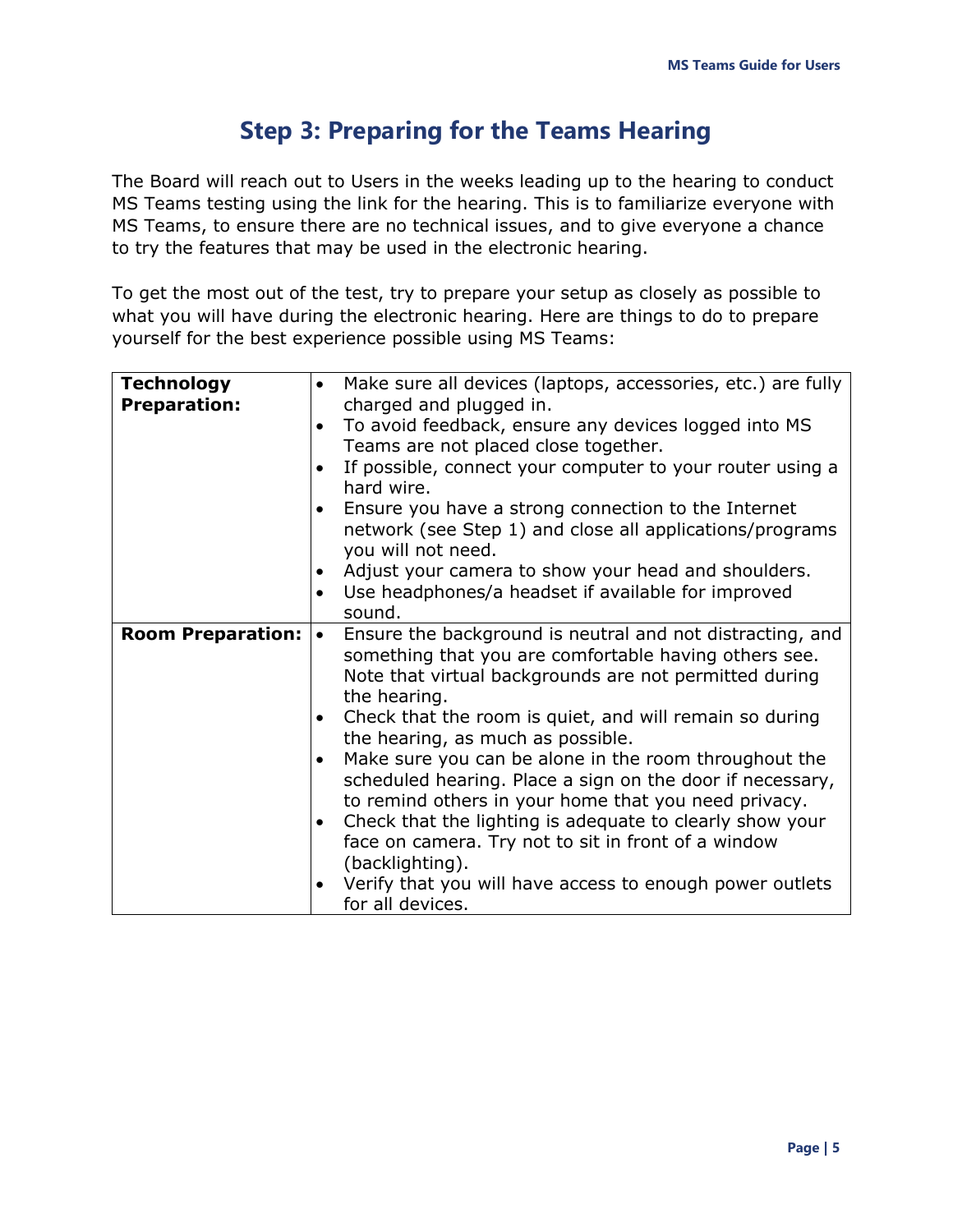| <b>Self-Preparation:</b> | • Ensure you have contact information for the designated<br>contact person at the Board in case of technical<br>difficulties.                                                                                                                                                                                                                                                                                                                           |
|--------------------------|---------------------------------------------------------------------------------------------------------------------------------------------------------------------------------------------------------------------------------------------------------------------------------------------------------------------------------------------------------------------------------------------------------------------------------------------------------|
|                          | If there are other Users you need to communicate with<br>outside of the hearing, consider how you will<br>communicate outside of MS Teams (for example, by<br>phone or by using other online applications). Ensure you<br>have a telephone within reach if you plan to use the<br>telephone to communicate.<br>Confirm that you have all the materials that you will need<br>for the electronic hearing in a well-organized manner and<br>within reach. |

# **Step 4: Logging into the Teams Hearing**

<span id="page-8-0"></span>On the day of the hearing, join the MS Teams meeting 15 minutes before the hearing is scheduled to begin, unless otherwise directed by the Board. Join the meeting using the same procedure set out in Step 2. If you are unable to log in on the day of the hearing, contact the designated contact person at the Board.

# <span id="page-8-2"></span>**Step 5: Participating in the Teams Hearing**

<span id="page-8-1"></span>You should be able to see all Users in the hearing, with an image of their initials, an image, or a video feed. All Users should keep their camera on unless permitted to do otherwise by the Panel.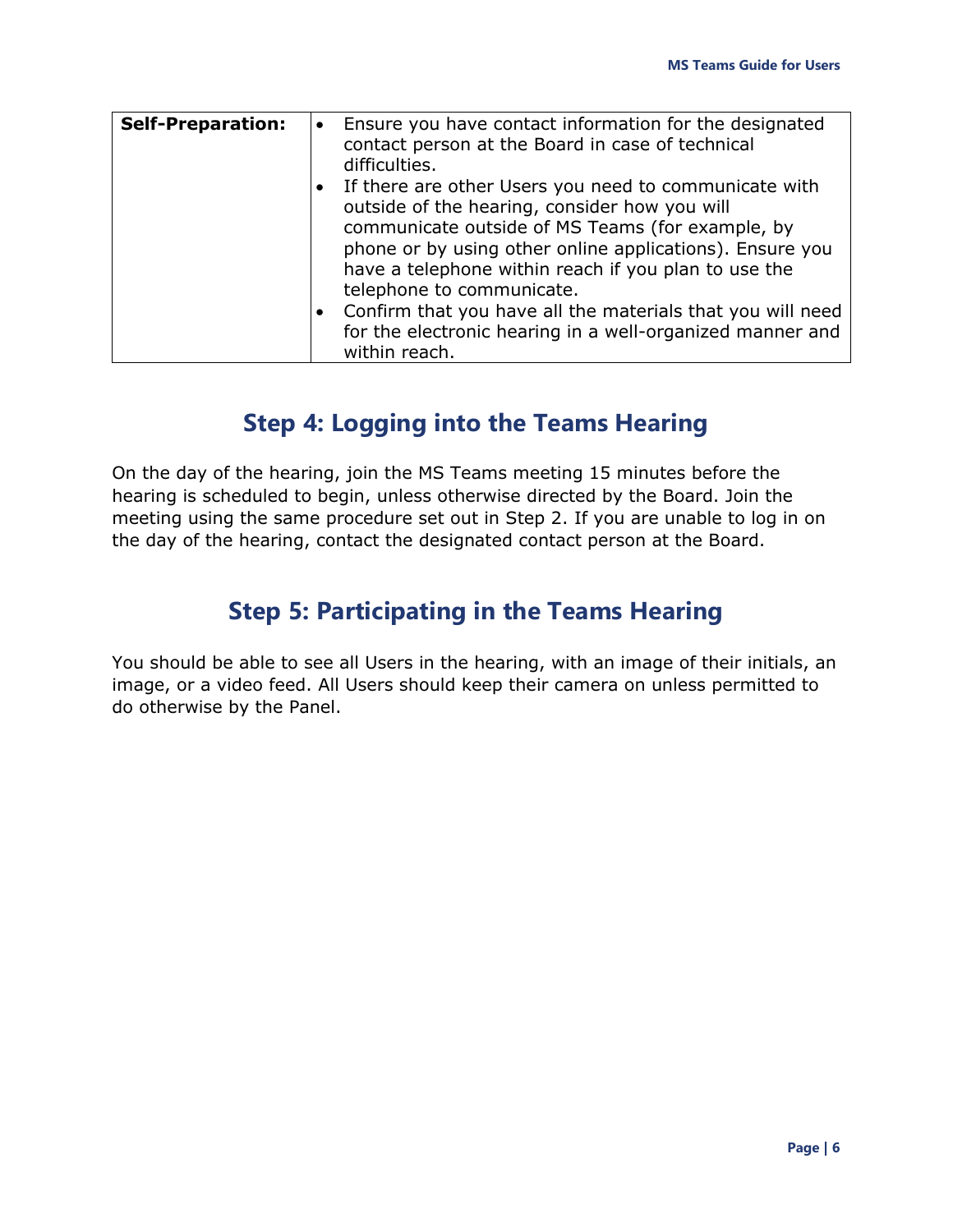## **Basic Functions**

There are several functions available to Users. A menu should appear on your screen along the top, bottom or side of your screen:

|                          | Turn off/on your<br>video | Only turn off your video if instructed to do so by the Panel                                                                         |
|--------------------------|---------------------------|--------------------------------------------------------------------------------------------------------------------------------------|
|                          | Unmute/mute self          | Keep yourself muted unless you need to speak                                                                                         |
| ⊡                        | Share content             | Share content to present documents (see below)                                                                                       |
| $\overline{\phantom{a}}$ | More actions              | Use this to access device settings, meeting details, gallery<br>view, full screen, live captioning, turn off incoming video,<br>etc. |
| 們                        | Raise hand                | Toggle on/off "Raise hand" status, which indicates to the<br>Panel that you wish to speak                                            |
| 티                        | Show conversation         | Open text-based chat. Do not use chat unless directed to<br>do so by the Panel.                                                      |
| දීරි                     | Show participants         | View a list of all Users in the meeting                                                                                              |
|                          | Leave                     | Leave the hearing                                                                                                                    |

Please remember to:

- keep yourself muted when not speaking and unmute yourself when speaking;
- use the "Raise Hand" function if you want to speak out of turn and do not need to speak urgently, then wait to be called upon by the Panel or Moderator;
- only interrupt someone speaking if:
	- o your need to speak is urgent, or
	- o waiting to speak will result in some unfairness (such as not being able to raise an objection in a timely fashion or not being able to hear someone speaking);
- stop talking if someone interrupts you, so that the Panel can address the interruption; and
- remain connected to the hearing even during breaks, but turn off your video camera and microphone during breaks.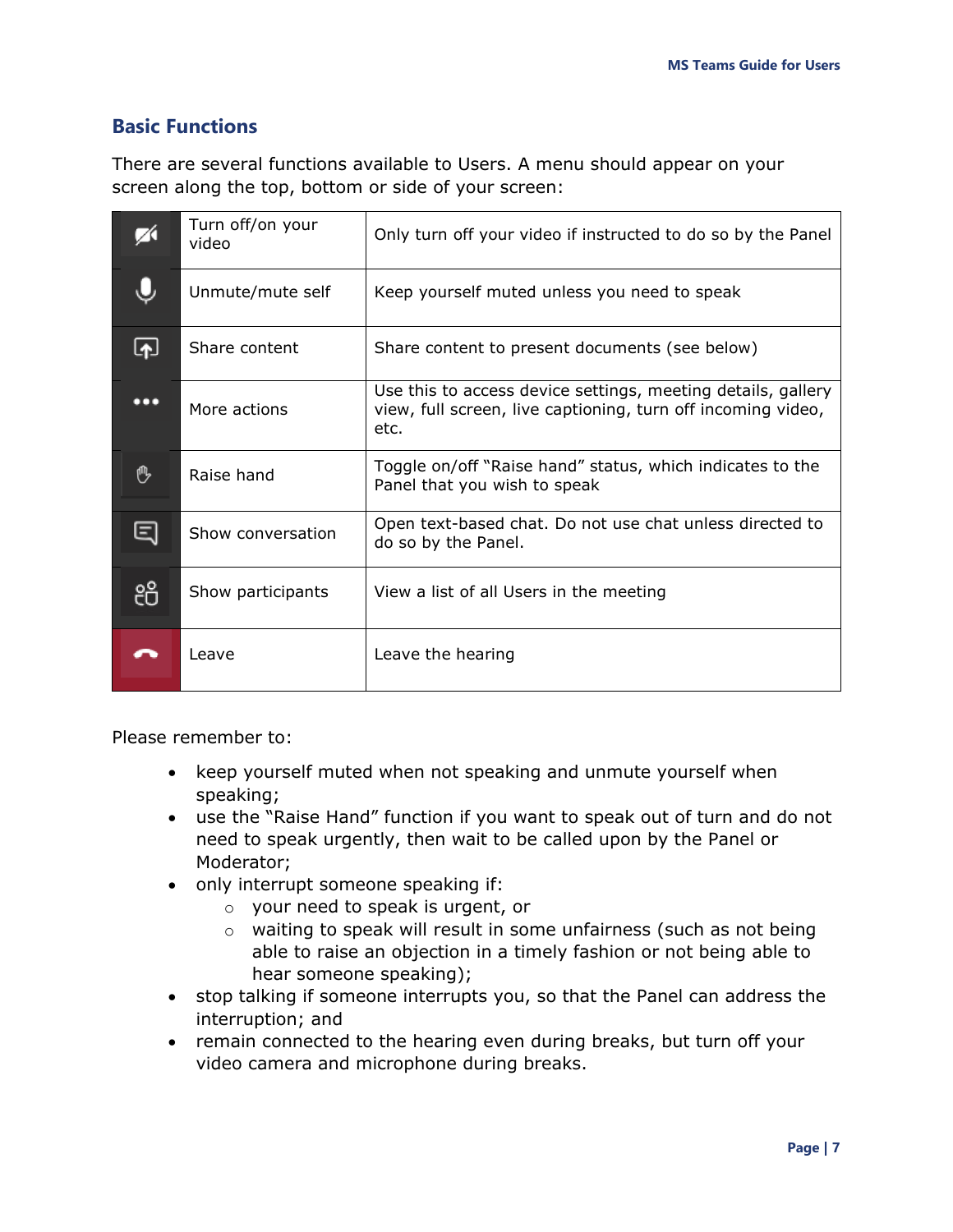## <span id="page-10-0"></span>**Sharing Content**

If you wish to share your screen to present documents, perform the steps below:

- **Step 1:** Have the documents, images, or other media you want to display open on your device. At the appropriate time, press the "Share content" button (shown above).
- **Step 2:** A window will appear, prompting you to choose the content you want to share to MS Teams. To see all open content, click on "Window".



**Step 3:** Select the content you want to share from the display. Select "include computer sound" if the content to be shared is a video or audio recording.